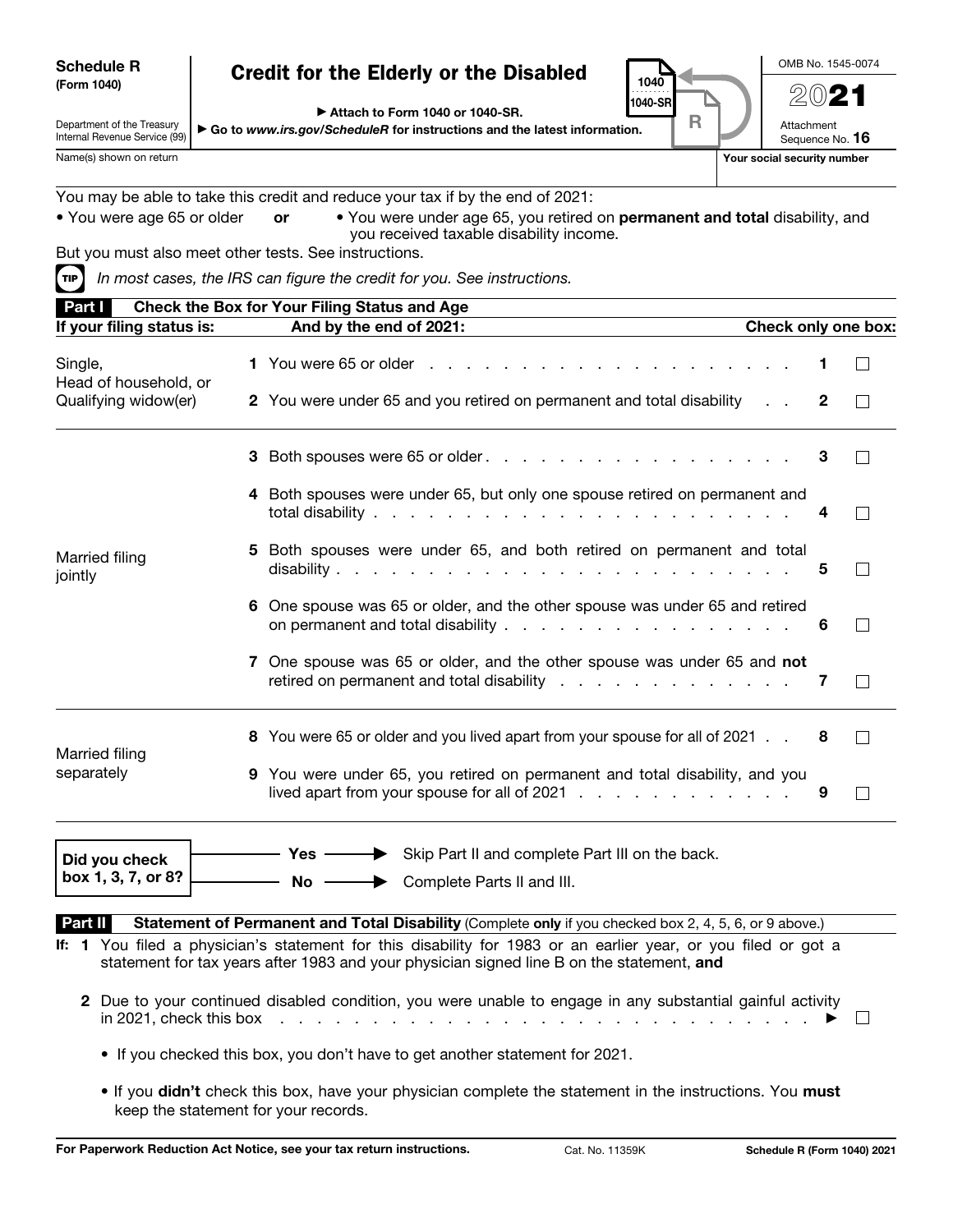| Part III | <b>Figure Your Credit</b>                                                                                                                                                                |          |                             |
|----------|------------------------------------------------------------------------------------------------------------------------------------------------------------------------------------------|----------|-----------------------------|
| 10       | If you checked (in Part I):<br>Enter:                                                                                                                                                    |          |                             |
|          | Box 1, 2, 4, or 7 \$5,000                                                                                                                                                                |          |                             |
|          | Box 3, 5, or 6 $\cdot \cdot \cdot \cdot \cdot \cdot \cdot \cdot \cdot \cdot \cdot \cdot \cdot \cdot \cdot \cdot \cdot$ \$7,500                                                           | 10       |                             |
|          | Box 8 or 9 \$3,750                                                                                                                                                                       |          |                             |
|          | Did you check<br>$-$ Yes $-$<br>$\rightarrow$ You must complete line 11.                                                                                                                 |          |                             |
|          | box 2, 4, 5, 6, $\boxed{ }$<br>or 9 in Part I?<br><b>No</b>                                                                                                                              |          |                             |
|          | Enter the amount from line 10<br>on line 12 and go to line 13.                                                                                                                           |          |                             |
| 11       | If you checked (in Part I):                                                                                                                                                              |          |                             |
|          | • Box 6, add \$5,000 to the taxable disability income of the                                                                                                                             |          |                             |
|          | spouse who was under age 65. Enter the total.<br>• Box 2, 4, or 9, enter your taxable disability income.                                                                                 | 11       |                             |
|          | . Box 5, add your taxable disability income to your spouse's                                                                                                                             |          |                             |
|          | taxable disability income. Enter the total.                                                                                                                                              |          |                             |
|          |                                                                                                                                                                                          |          |                             |
| TIP      | For more details on what to include on line 11, see Figure Your Credit in the instructions.                                                                                              |          |                             |
|          |                                                                                                                                                                                          |          |                             |
| 12       | If you completed line 11, enter the smaller of line 10 or line 11. All others, enter the amount<br>from line 10                                                                          | 12       |                             |
| 13       | Enter the following pensions, annuities, or disability income that you                                                                                                                   |          |                             |
|          | (and your spouse if filing jointly) received in 2021.                                                                                                                                    |          |                             |
| a        | Nontaxable part of social security benefits and nontaxable part of                                                                                                                       |          |                             |
|          | 13а<br>railroad retirement benefits treated as social security (see instructions)                                                                                                        |          |                             |
| b        | Nontaxable veterans' pensions and any other pension, annuity, or<br>disability benefit that is excluded from income under any other                                                      |          |                             |
|          | 13 <sub>b</sub><br>provision of law (see instructions).                                                                                                                                  |          |                             |
|          | c Add lines 13a and 13b. (Even though these income items aren't                                                                                                                          |          |                             |
|          | taxable, they must be included here to figure your credit.) If you didn't                                                                                                                |          |                             |
|          | receive any of the types of nontaxable income listed on line 13a or                                                                                                                      |          |                             |
|          | 13 <sub>c</sub><br>13b, enter -0- on line 13c<br>Enter the amount from Form 1040 or 1040-SR,                                                                                             |          |                             |
| 14       | 14<br>line 11.<br>and a state of the state of the state of the state of the state of the state of the state of the state of the                                                          |          |                             |
| 15       | If you checked (in Part I):<br>Enter:                                                                                                                                                    |          |                             |
|          | Box 1 or 2<br>\$7,500                                                                                                                                                                    |          |                             |
|          | Box 3, 4, 5, 6, or 7 $\ldots$<br>\$10,000<br>15                                                                                                                                          |          |                             |
|          | \$5,000<br>$Box 8$ or $9 \cdot \cdot \cdot \cdot \cdot \cdot \cdot$                                                                                                                      |          |                             |
| 16       | Subtract line 15 from line 14. If zero or less, enter<br>16<br>-0-                                                                                                                       |          |                             |
| 17       | 17                                                                                                                                                                                       |          |                             |
| 18       |                                                                                                                                                                                          | 18       |                             |
| 19       | Subtract line 18 from line 12. If zero or less, stop; you can't take the credit. Otherwise,                                                                                              |          |                             |
|          |                                                                                                                                                                                          | 19       |                             |
| 20       |                                                                                                                                                                                          | 20<br>21 |                             |
| 21<br>22 | Tax liability limit. Enter the amount from the Credit Limit Worksheet in the instructions<br>Credit for the elderly or the disabled. Enter the smaller of line 20 or line 21. Also enter |          |                             |
|          |                                                                                                                                                                                          | 22       |                             |
|          |                                                                                                                                                                                          |          | Schodule D (Form 1040) 2021 |

Schedule R (Form 1040) 2021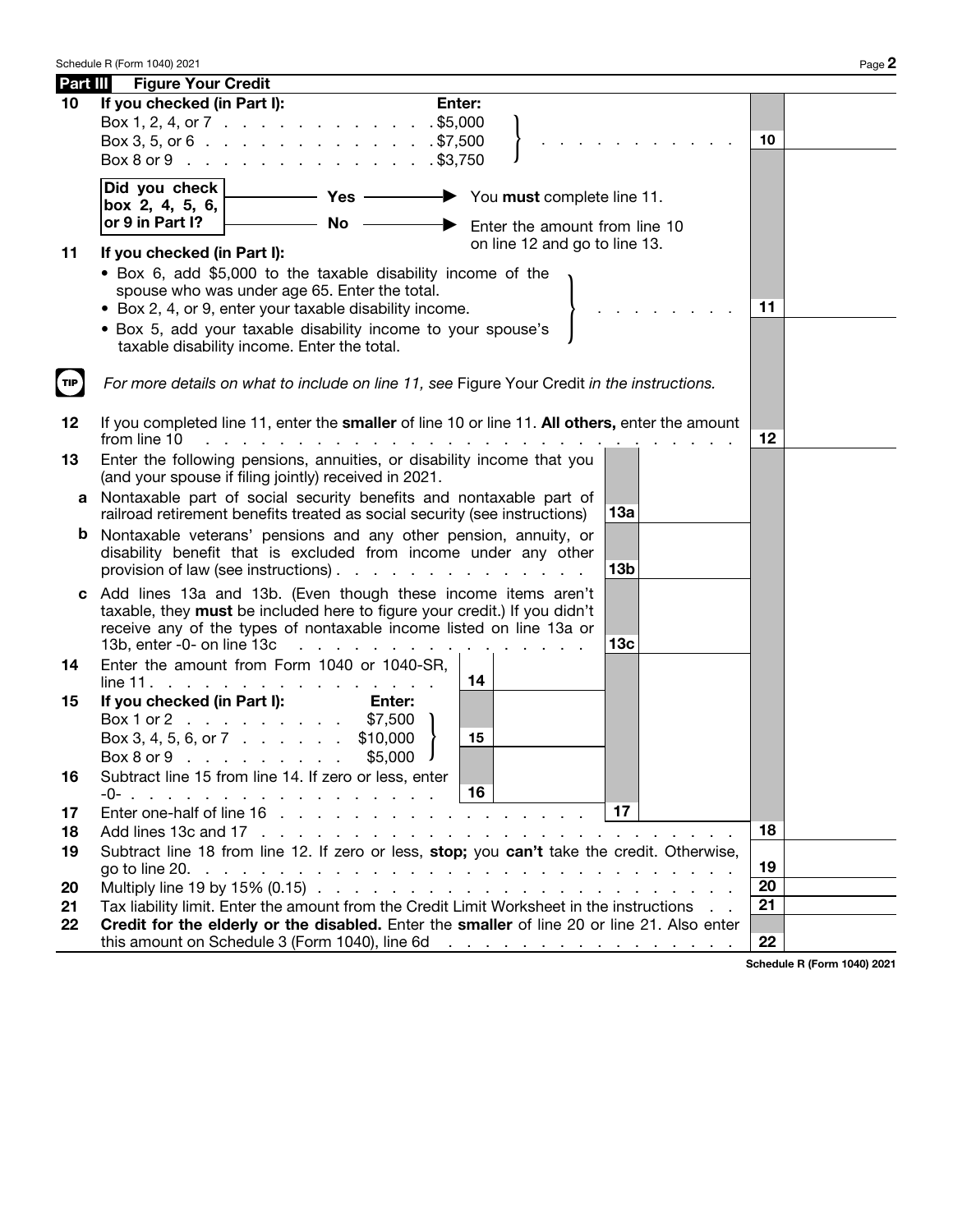

# **2021 Instructions for Schedule R**

# **Credit for the Elderly or the Disabled**

Use Schedule R (Form 1040) to figure the credit for the elderly or the disabled.

**Future developments.** For the latest information about developments related to Schedule R (Form 1040) and its instructions, such as legislation enacted after they were published, go to *[IRS.gov/ScheduleR](https://www.irs.gov/scheduler)*.

**Additional information.** See Pub. 524 for more details.

# **Who Can Take the Credit**

The credit is based on your filing status, age, and income. If you are married and filing a joint return, it is also based on your spouse's age and income. You may be able to take this credit if either of the following applies.

1. You were age 65 or older at the end of 2021, or

2. You were under age 65 at the end of 2021 and you meet all of the following.

a. You were permanently and totally disabled on the date you retired. If you retired before 1977, you must have been permanently and totally disabled on January 1, 1976, or January 1, 1977.

b. You received taxable disability income for 2021.

c. On January 1, 2021, you hadn't reached mandatory retirement age (the age when your employer's retirement program would have required you to retire).

For the definition of permanent and total disability, see *What Is Permanent and Total Disability*. Also, see the instructions for *Part II. Statement of Permanent and Total Disability*.

#### **Age 65**

You are considered age 65 on the day before your 65th birthday. As a result, if you were born on January 1, 1957, you are considered to be age 65 at the end of 2021.

**Death of taxpayer.** If you are preparing a return for someone who died in 2021, consider the taxpayer to be age 65 at the end of 2021 if he or she was age 65 or older on the day before his or her death. For example, if the taxpayer was born on February 14, 1956, and died on February 13, 2021, the taxpayer is considered age 65 at the time of death. However, if the taxpayer died on February 12, 2021, the taxpayer isn't considered age 65 at the time of death.

### **Married Persons Filing Separate Returns**

If your filing status is married filing separately and you lived with your spouse at any time during 2021, you can't take the credit.

#### **Nonresident Aliens**

If you were a nonresident alien at any time during 2021, you may be able to take the credit only if your filing status is married filing jointly.

#### **Income Limits**

See *Income Limits for the Credit for the Elderly or the Disabled*.

### **Want the IRS To Figure Your Credit?**

If you can take the credit and you want us to figure it for you, check the box in Part I of Schedule R (Form 1040) for your filing status and age. Fill in Part II and lines 11 and 13 of Part III if they apply to you. Then, enter "CFE" on the dotted line next to Schedule 3 (Form 1040), line 6d. Be sure to attach both Schedule 3 and Schedule R to your return.

#### **Disability Income**

Generally, disability income is the total amount you were paid under your employer's accident and health plan or pension plan that is included in your income as wages or payments instead of wages for the time you were absent from work because of permanent and total disability. However, any payment you received from a plan that doesn't provide for disability retirement isn't disability income.

In figuring the credit, disability income doesn't include any amount you received from your employer's pension plan after you have reached mandatory retirement age.

For more details on disability income, see Pub. 525.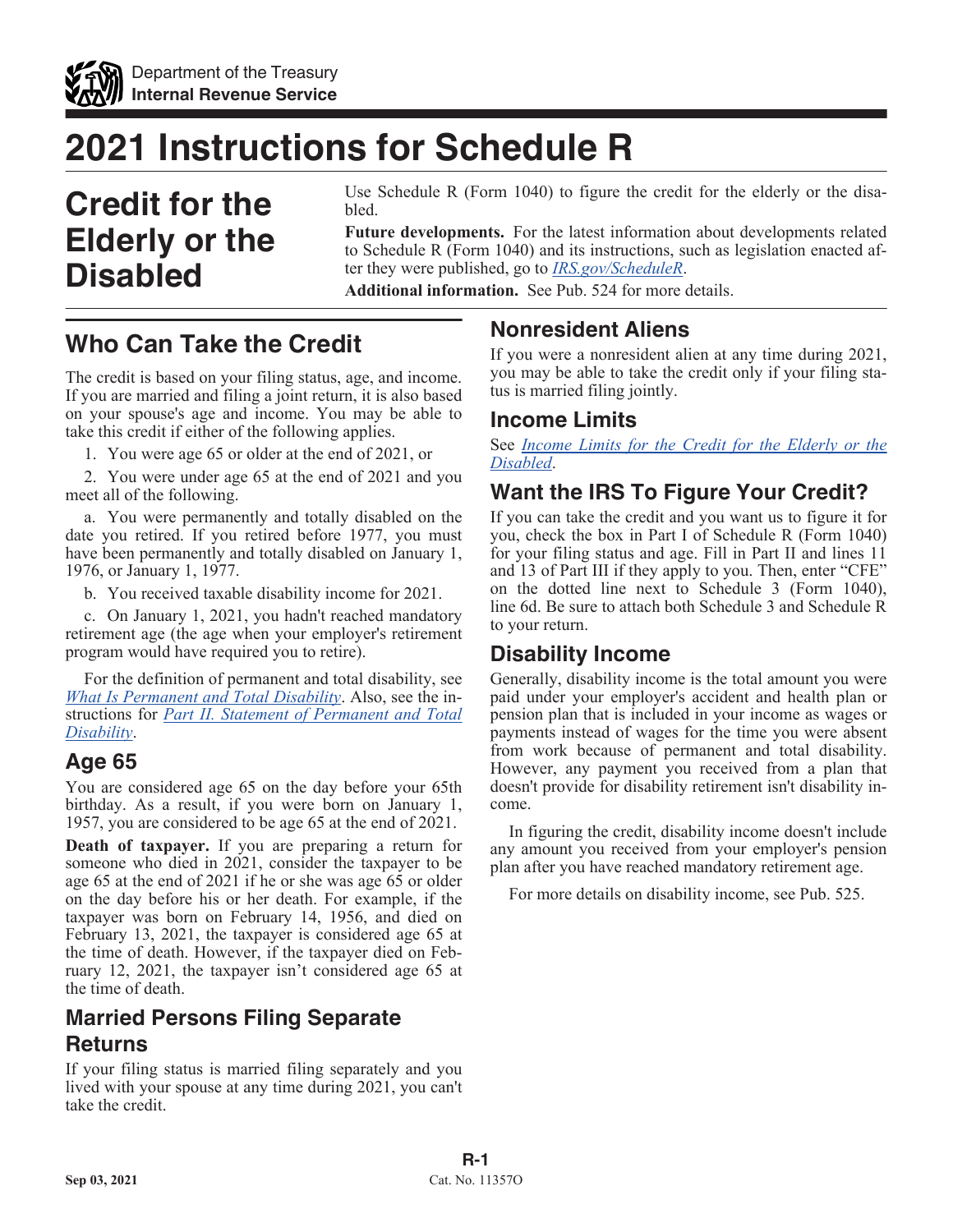#### **Income Limits for the Credit for the Elderly or the Disabled**

|                                                                                         | THEN you generally can't take the credit<br>if:                         |                                                                                                                            |
|-----------------------------------------------------------------------------------------|-------------------------------------------------------------------------|----------------------------------------------------------------------------------------------------------------------------|
| IF you are                                                                              | The amount on<br><b>Form 1040 or</b><br>1040-SR, line 11<br>is $\ldots$ | Or you received                                                                                                            |
| Single, head of<br>household, or<br>qualifying widow(er)                                | \$17,500 or more                                                        | \$5,000 or more of<br>nontaxable social<br>security or other<br>nontaxable pensions,<br>annuities, or<br>disability income |
| Married filing jointly<br>and only one spouse<br>is eligible for the<br>credit          | \$20,000 or more                                                        | \$5,000 or more of<br>nontaxable social<br>security or other<br>nontaxable pensions,<br>annuities, or<br>disability income |
| Married filing jointly<br>and both spouses are<br>eligible for the credit               | \$25,000 or more                                                        | \$7,500 or more of<br>nontaxable social<br>security or other<br>nontaxable pensions,<br>annuities, or<br>disability income |
| Married filing<br>separately and you<br>lived apart from your<br>spouse for all of 2021 | \$12,500 or more                                                        | \$3,750 or more of<br>nontaxable social<br>security or other<br>nontaxable pensions,<br>annuities, or<br>disability income |

### **What Is Permanent and Total Disability?**

A person is permanently and totally disabled if both 1 and 2 below apply.

1. He or she can't engage in any substantial gainful activity because of a physical or mental condition.

2. A qualified physician determines that the condition has lasted or can be expected to last continuously for at least a year or can be expected to result in death.

Examples 1 and 2 show situations in which the individuals are considered engaged in a substantial gainful activity. Example 3 shows a person who might not be considered engaged in a substantial gainful activity. In each example, the person was under age 65 at the end of the year.

**Example 1.** Sue retired on disability as a sales clerk. She now works as a full-time babysitter earning minimum wage. Although she does different work, Sue babysits on ordinary terms for the minimum wage. She can't take the credit because she is engaged in a substantial gainful activity.

**Example 2.** Mary, the president of XYZ Corporation, retired on disability because of her terminal illness. On her doctor's advice, she works part-time as a manager and is paid more than the minimum wage. Her employer sets her days and hours. Although Mary's illness is terminal and she works part-time, the work is done at her employer's convenience. Mary is considered engaged in a substantial gainful activity and can't take the credit.

**Example 3.** John, who retired on disability, took a job with a former employer on a trial basis. The purpose of the job was to see if John could do the work. The trial period lasted for some time during which John was paid at a rate equal to the minimum wage. But because of John's disability, he was given only light duties of a nonproductive, make-work nature. Unless the activity is both substantial and gainful, John isn't engaged in a substantial gainful activity. The activity was gainful because John was paid at a rate at or above the minimum wage. However, the activity wasn't substantial because the duties were of a nonproductive, make-work nature. More facts are needed to determine if John is able to engage in a substantial gainful activity.

## **Part II. Statement of Permanent and Total Disability**

If you checked box 2, 4, 5, 6, or 9 in Part I and you didn't file a physician's statement for 1983 or an earlier year, or you filed or got a statement for tax years after 1983 and your physician signed on line A of the statement, you must have your physician complete a statement certifying that:

• You were permanently and totally disabled on the date you retired, or

• If you retired before 1977, you were permanently and totally disabled on January 1, 1976, or January 1, 1977.

You don't have to file this statement with your tax return. But you must keep it for your records. You can use the physician's statement later in these instructions for this purpose. Your physician should show on the statement if the disability has lasted or can be expected to last continuously for at least a year, or if there is no reasonable probability that the disabled condition will ever improve. If you file a joint return and you checked box 5 in Part I, you and your spouse must each get a statement.

If you filed a physician's statement for 1983 or an earlier year, or you filed or got a statement for tax years after 1983 and your physician signed on line B of the statement, you don't have to get another statement for 2021. But you must check the box on line 2 in Part II to certify all three of the following.

1. You filed or got a physician's statement in an earlier year.

2. You were permanently and totally disabled during 2021.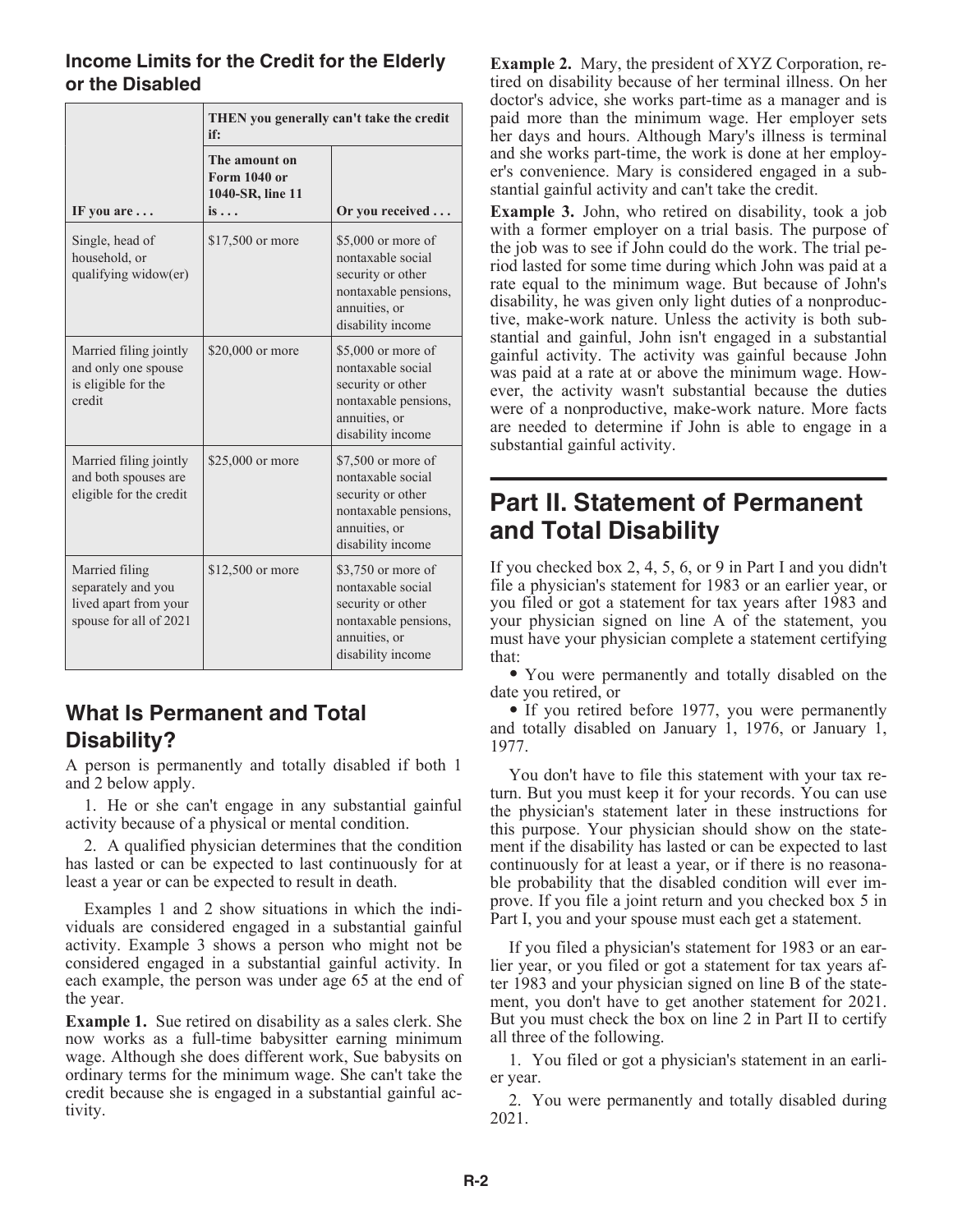# **Credit Limit Worksheet—Line 21 Credit Limit Worksheet—Line 21 Keep for Your Records**

Use this worksheet to figure your credit limit.

**1.** Enter the amount from Form 1040 or 1040-SR, line 18 ................................. **1. 2.** Enter the amount from Schedule 3 (Form 1040), lines 1, 2, and 6l ....................... **2. 3.** Subtract line 2 from line 1. Enter this amount on Schedule R (Form 1040), line 21. But if zero or less, **STOP**, you can't take this credit ........................................... **3.**

3. You were unable to engage in any substantial gainful activity during 2021 because of your physical or mental condition.

If you checked box 4, 5, or 6 in Part I, enter in the space above the box on line 2 in Part II the first name(s) of the spouse(s) for whom the box is checked.

If the Department of Veterans Affairs (VA) certifies that you are permanently and totally disabled, you can use VA Form 21-0172 instead of the physician's statement. VA Form 21-0172 must be signed by a person authorized by the VA to do so. You can get this form from your local VA regional office.

## **Part III. Figure Your Credit**

#### **Line 11**

If you checked box 2, 4, 5, 6, or 9 in Part I, use the following chart to complete line 11.

| IF you checked | THEN enter on line 11                                                                                                      |  |
|----------------|----------------------------------------------------------------------------------------------------------------------------|--|
| Box 6          | The total of \$5,000 plus the disability<br>income you reported on your tax return<br>for the spouse who was under age 65. |  |
| Box 2, 4, or 9 | The total amount of disability income<br>you reported on your tax return.                                                  |  |
| Box 5          | The total amount of disability income.<br>you reported on your tax return for<br>both you and your spouse.                 |  |

**Example 1.** Bill, age 63, retired on permanent and total disability in 2021. He received \$4,000 of taxable disability income that he reports on Form 1040, line 1. He is filing jointly with his wife who was age 67 in 2021, and he checked box 6 in Part I. On line 11, Bill enters \$9,000 (\$5,000 plus the \$4,000 of disability income he reports on Form 1040, line 1).

**Example 2.** John checked box 2 in Part I and enters \$5,000 on line 10. He received \$3,000 of taxable disability income, which he enters on line 11. John also enters \$3,000 on line 12 (the smaller of line 10 or line 11). The largest amount he can use to figure the credit is \$3,000.

#### **Lines 13a Through 18**

The amount on which you figure your credit can be reduced if you received certain types of nontaxable pensions, annuities, or disability income. The amount can also be reduced if your adjusted gross income is over a certain amount, depending on which box you checked in Part I.

**Line 13a.** Enter any social security benefits (before deduction of Medicare premiums) you (and your spouse if filing jointly) received for 2021 that aren't taxable. Also, enter any tier 1 railroad retirement benefits treated as social security that aren't taxable.

If any of your social security or equivalent railroad retirement benefits are taxable, the amount to enter on this line is generally the difference between the amounts entered on Form 1040 or 1040-SR, line 6a and line 6b.

*If your social security or equivalent railroad retirement benefits are reduced because of workers'*  **compensation benefits, treat the workers' com-**<br> **CAUTION** *compensation benefits, treat the workers' compensation benefits as social security benefits when completing Schedule R (Form 1040), line 13a.*

**Line 13b.** Enter the total of the following types of income that you (and your spouse if filing jointly) received for 2021.

• Veterans' pensions (but not military disability pensions).

• Any other pension, annuity, or disability benefit that is excluded from income under any provision of federal law other than the Internal Revenue Code. Don't include amounts that are treated as a return of your cost of a pension or annuity.

Don't include on line 13b any pension, annuity, or similar allowance for personal injuries or sickness resulting from active service in the armed forces of any country, or in the National Oceanic and Atmospheric Administration or the Public Health Service. Also, don't include a disability annuity payable under section 808 of the Foreign Service Act of 1980.